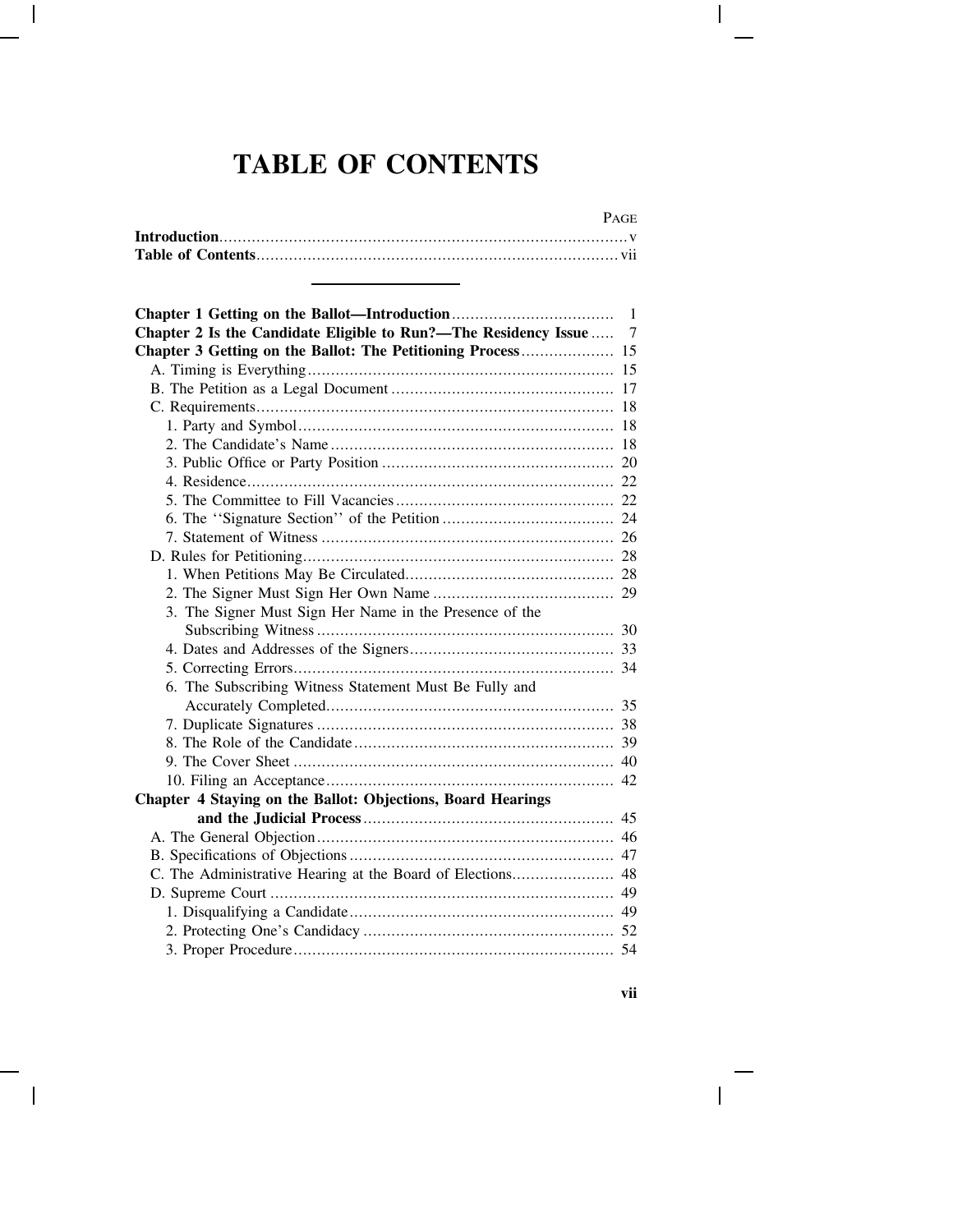|                                                                  | Page |
|------------------------------------------------------------------|------|
|                                                                  |      |
|                                                                  |      |
|                                                                  |      |
| Chapter 6 Sudden Death, Convictions, Disqualifications and Other |      |
|                                                                  |      |
|                                                                  |      |
|                                                                  |      |
|                                                                  |      |
|                                                                  | 73   |
|                                                                  |      |
|                                                                  |      |
|                                                                  |      |
|                                                                  |      |
|                                                                  |      |
|                                                                  |      |
|                                                                  |      |
|                                                                  |      |
|                                                                  |      |
|                                                                  |      |
|                                                                  |      |
|                                                                  |      |
|                                                                  |      |
|                                                                  |      |
|                                                                  |      |
|                                                                  |      |
|                                                                  |      |
|                                                                  |      |
|                                                                  |      |
|                                                                  |      |
|                                                                  |      |
|                                                                  |      |
|                                                                  |      |
|                                                                  |      |
|                                                                  |      |
|                                                                  |      |
|                                                                  |      |
|                                                                  |      |
| (b) What Happens if the Voter's Name is Not in the Voter         |      |
|                                                                  |      |
|                                                                  |      |
|                                                                  |      |
|                                                                  |      |
|                                                                  |      |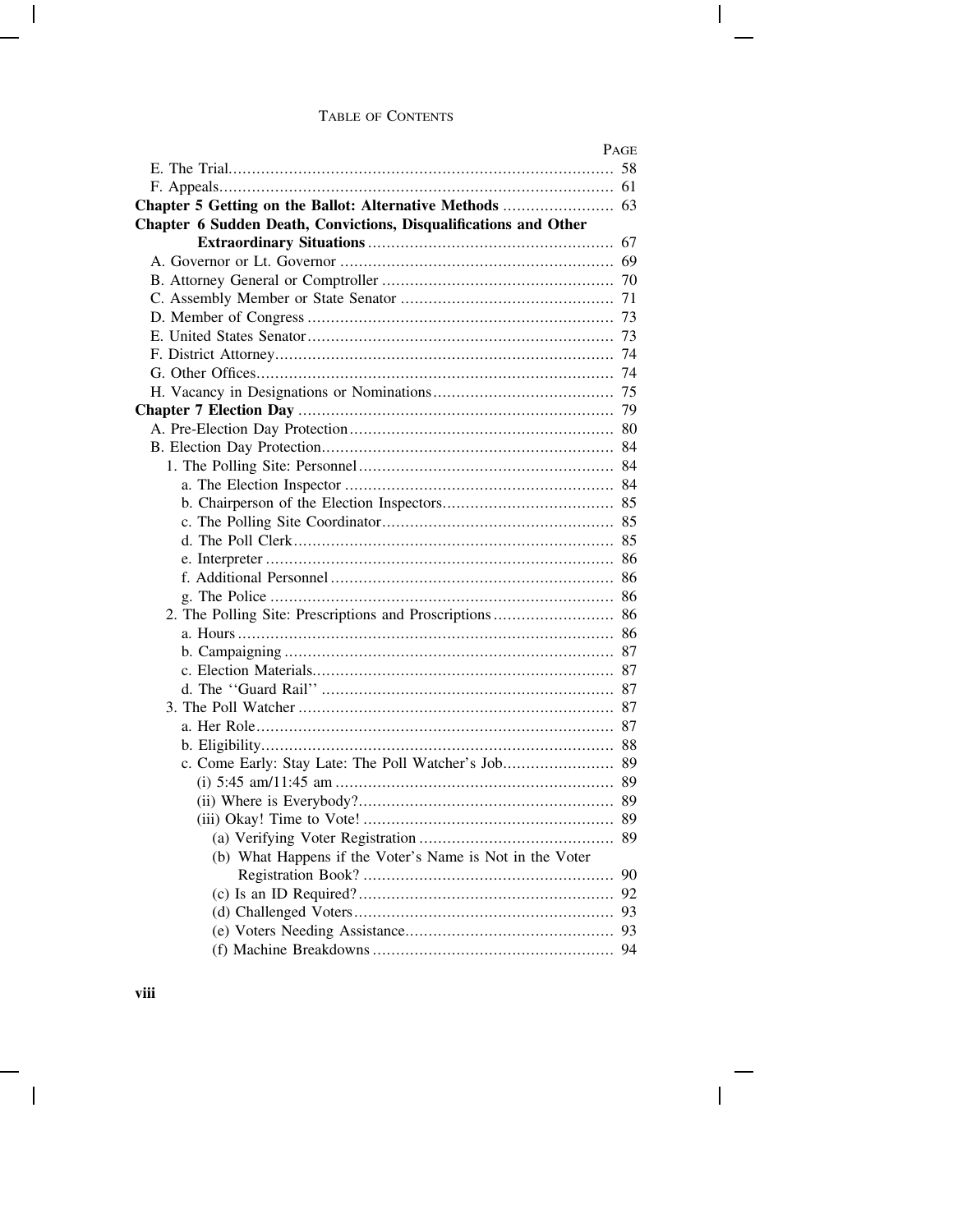|                                                                    | PAGE |
|--------------------------------------------------------------------|------|
|                                                                    |      |
| (h) Voter Intimidation and Improper Campaigning  95                |      |
|                                                                    |      |
|                                                                    |      |
|                                                                    |      |
|                                                                    |      |
| A. Automatic Post-Election Procedures at the Board of Elections103 |      |
|                                                                    |      |
|                                                                    |      |
| 3. The Post-Election Audit of Voting Machines105                   |      |
|                                                                    |      |
|                                                                    |      |
| c. What Does the Board of Elections Do With Audit Results?109      |      |
| B. Proceedings Under Article 16 of the Election Law 110            |      |
|                                                                    |      |
|                                                                    |      |
|                                                                    |      |
|                                                                    |      |
|                                                                    |      |
|                                                                    |      |
|                                                                    |      |
|                                                                    |      |
|                                                                    |      |
|                                                                    |      |
|                                                                    |      |
|                                                                    |      |
|                                                                    |      |
|                                                                    |      |
|                                                                    |      |
| 1. Mandatory Referendum Under the Municipal Home Rule Law129       |      |
| 2. Referendum by Petition Under the Municipal Home Rule Law130     |      |
| 3. Referendum Under Village, County and Town Laws132               |      |
|                                                                    |      |
|                                                                    |      |
| 2. Charter Amendment Originally Enacted by Referendum May          |      |
|                                                                    |      |
| D. Consolidation, Dissolution, and Secession of Local              |      |
|                                                                    |      |
|                                                                    |      |
|                                                                    |      |
|                                                                    |      |
|                                                                    |      |
| E. Legal challenges to Initiatives and Referenda140                |      |
|                                                                    |      |